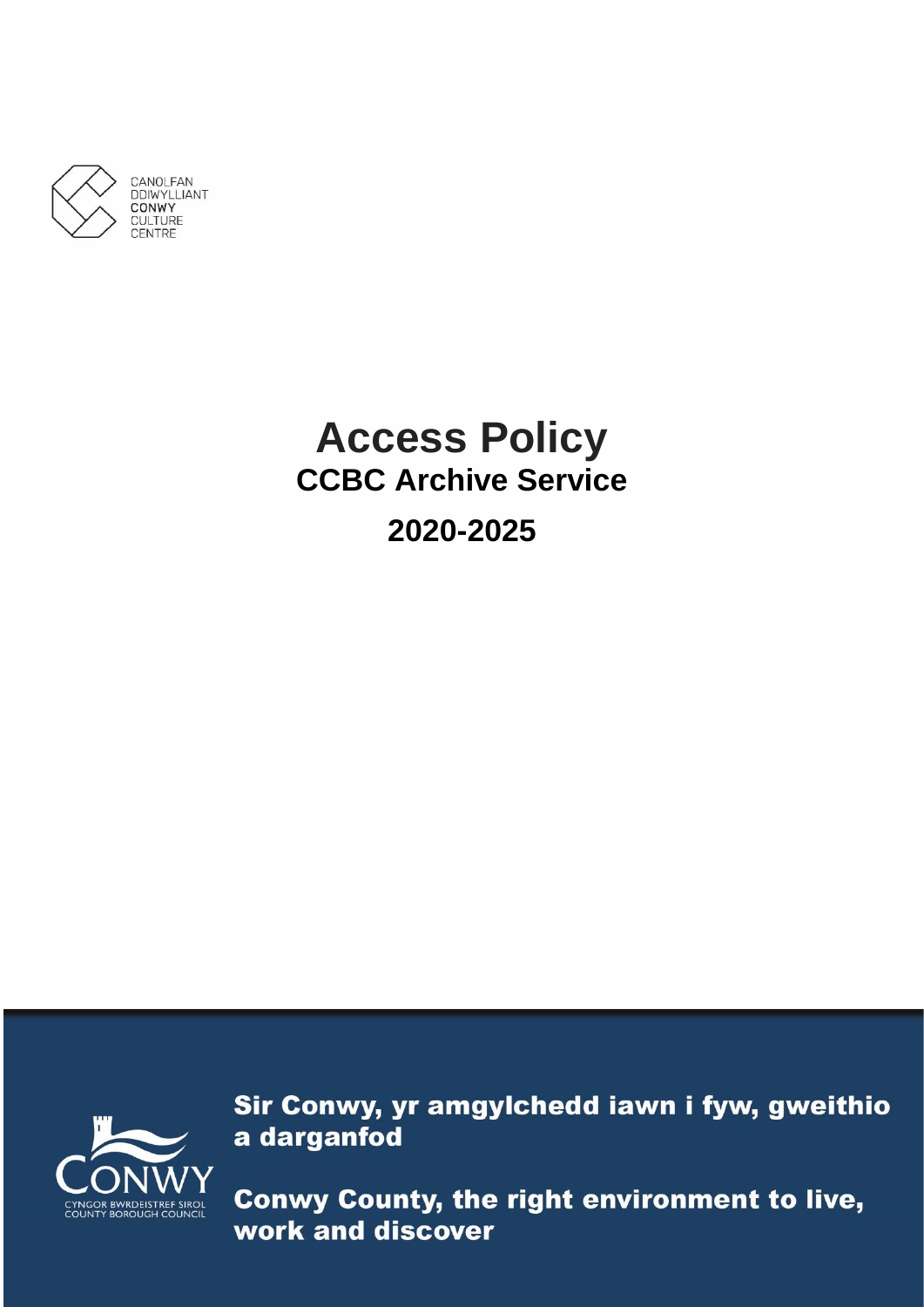#### **Contents**

- **1 Introduction**
- **2 Our access statement**
- **3 Making our collections available**
- **4 Reprographics Service**
- **5 Enquiry and research service**
- **6 Digital services**
- **7 Restricted access**
- **8 Our stakeholders**
- **9 Date of review**

#### **1 Introduction**

Conwy Archive is part of the Economy and Culture Service of Conwy County Borough Council. It is the only public archive service in Conwy County Borough. Its purpose is the collection and permanent preservation of documents of historical significance relating to the County Borough in order to make them publicly accessible to all, both for the present and the future.

Conwy Archive serves all individuals and communities interested in the historic records of Conwy County Borough. Its stakeholders are those with a direct interest in our service: elected members and staff of Conwy County Borough Council, our users, our donors / depositors and other organisations with whom we work in partnership.

## **2 Our Access Statement**

Conwy Archive collects and preserves documents relevant to the history of its area in order to make them publicly accessible for research, education, learning in all its senses, administrative purposes, statutory demand and enjoyment.

The Archive Service is committed to the development of positive policies and activities to promote equal opportunities in the delivery of services. It is also committed to identifying and removing barriers to social inclusion that may prevent access to its services and facilities.

The archive is open to all, free of charge, although there is are fees for copying documents and for broadcast rights. Staff are always available to help visitors with advice.

Remote enquiries are responded to promptly in accordance with the Council's policy, by telephone, e-mail or letter.

Conwy Archive Service commits to providing access to its records in line with the statutory requirements of the Public Records Act 1958; Sections 224-229 of the Local Government Act, 1972; Section 60 of the Local Government (Wales) Act, 1994; The Data Protection Act, 2018; The Freedom of Information Act, 2000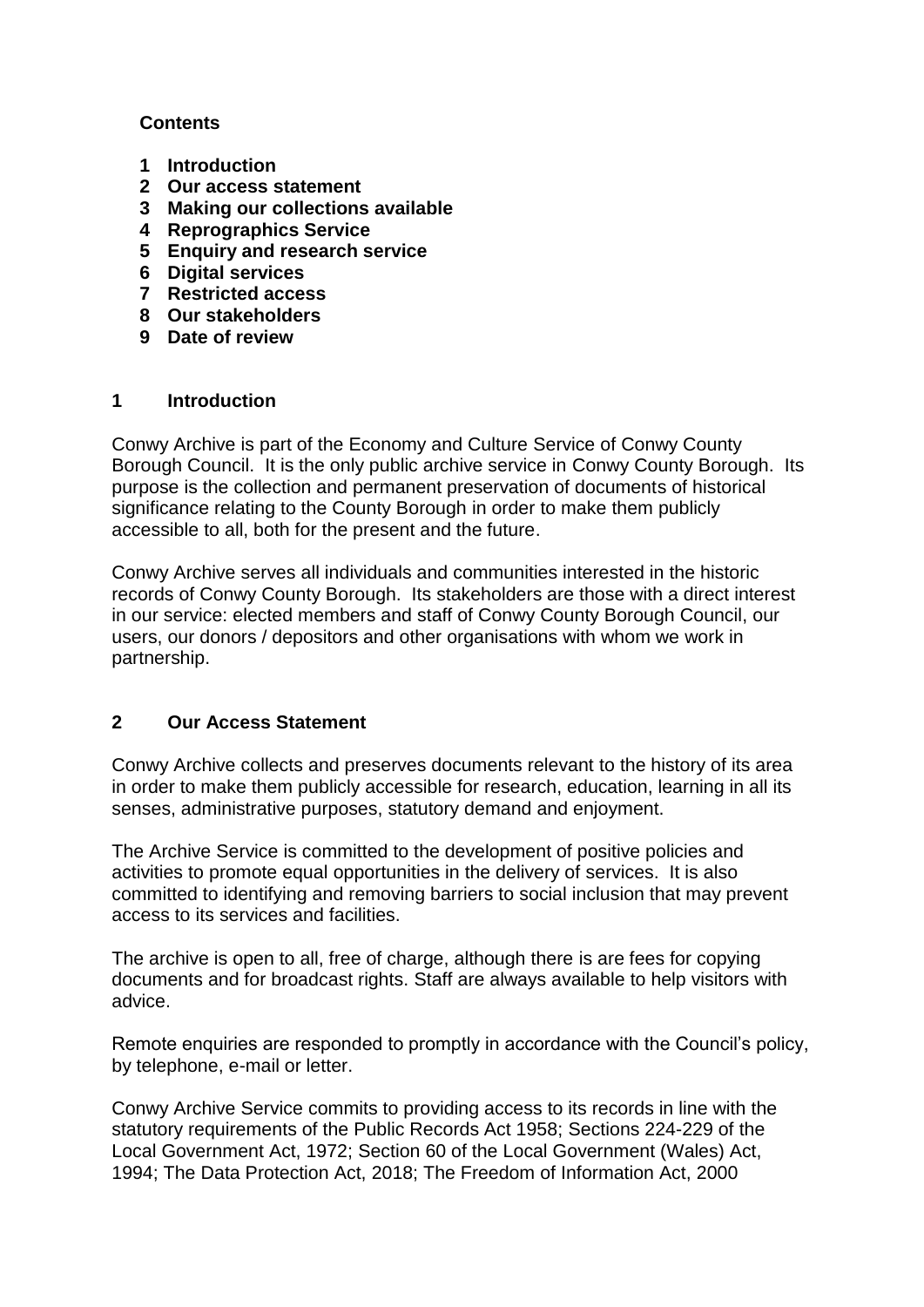The building is compliant with requirements of the Disability Discrimination Act and subsequent equalities legislation: signage is distinct and by pictogram as far as possible, public accommodation is unobstructed and on the ground floor, there is parking reserved for disabled users, a toilet with wheelchair access and heritage display interpretation is translated into British Sign Language.

All staff have completed Equalities training.

## **3 Making our Collections Available**

Visitors in person to the Archive use documents and other facilities such as free access to online resources and microfilm in our search room. There is no charge for this.

Access to original material is subject to possession of an Archive Card (Archives and Records Association scheme) for which official identification is required. Users are informed of this and can apply for an Archive Card online prior to their first visit or be assisted to be issued with one immediately upon arrival.

Our search room contains public access computers with access to our online catalogues of all our collections to help visitors identify what archives may help their research. Free internet access to a range of history-related websites is also available. Catalogues are also available in hard copy. Staff are always on hand to help with finding-aids and direct users to particular research material.

An access copy of open Born-Digital records and documents will be made available to searchers via Public Network computers in the search room on request. Once a Trusted Digital Repository is adopted, access will be provided, where possible, via a link in online catalogue search results.

As a partner in the Conwy Culture Centre we participate in outreach activities as detailed in the Culture Centre's activity plan to promote our collections, explain our work and reach new audiences. These may include training courses, events and a schools programme.

We provide information and updates on the service to CCBC's website and also contribute to the Culture Centre's social media very regularly. Leaflets in Welsh and English giving our contact details and opening hours and explaining how to use the archive are also available. We engage with local and on occasion national media to promote the service.

All our fees and charges are reviewed annually and are published on our section of the CCBC website as well as being available in hard copy in the search room.

#### **4 Reprographics Service**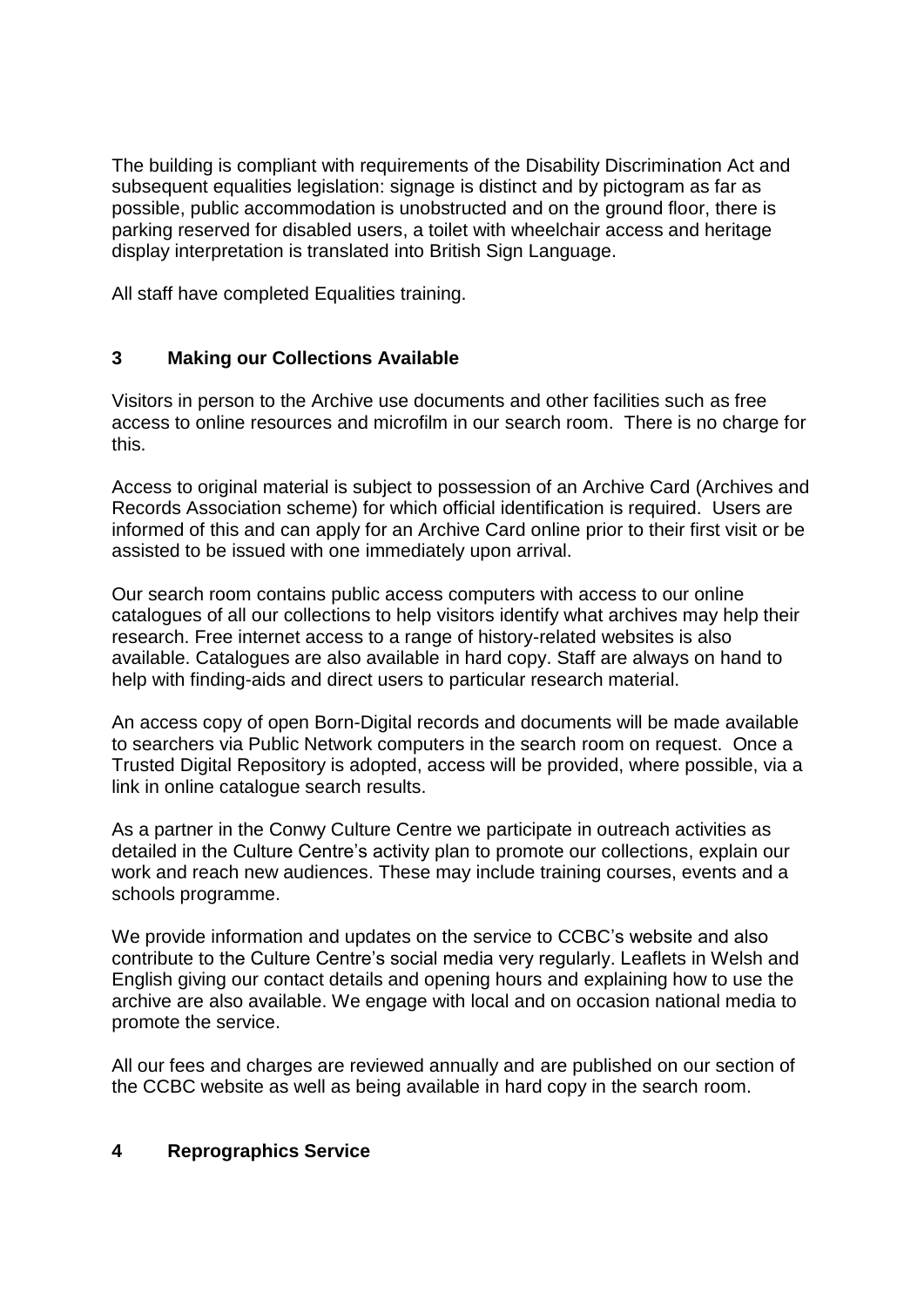The Service is able to provide digital or paper copies of documents.

Copying of any document is subject to the discretion of the Archivist-in-charge, and limitations are occasionally imposed with fragile documents for preservation reasons.

## **5 Enquiry and Research Service**

Archives staff give basic information from our sources free of charge and, in the case of more complex enquiries, can advise on possible avenues of research.

We operate a paid research service whereby an hour's work can be undertaken for the current fee. An application form is available on our website.

## **6 Our Websites**

A wide range of user information is available on both our presence on the Corporate website and on the Conwy Culture website. This includes our opening hours, our contact details, information about our collection, searchable catalogues, current fees and charges, Copyright Declaration form, Research Application form, Newsletters and useful links to external research sources. We also use the Conwy Culture website make further content available and to publicise any special events or occasions.

## **7 Restricted Access**

A small proportion of documents are subject to closure restrictions. These restrictions can be for a number of reasons, many because they include personal information that is deemed sensitive under the Data Protection Act, 1998. Any such restrictions are noted in the catalogue. Applications under the Freedom of Information Act, 2000 for information from restricted access records should be addressed in writing to the Archivist.

At the Archivist's discretion access may be denied to records deemed to be in too poor a state of repair. These records will be placed on the Conservation Log as registered "documents at risk" and will be made available as and when conserved or digital surrogates are made available.

## **8 Our Stakeholders**

Our stakeholders are all those individuals, groups or organisations with an interest in the Archive Service. They include Conwy County Borough Council, our users (both visitors 'in person' and 'remote' users) and the depositors of archives. We have investigated the needs and barriers to access of both our current and future stakeholders in a thorough process in creating an activity plan for the Archive Service as part of the Conwy Culture Centre and this has embedded a process of user evaluation in revising and creating living audience plans.